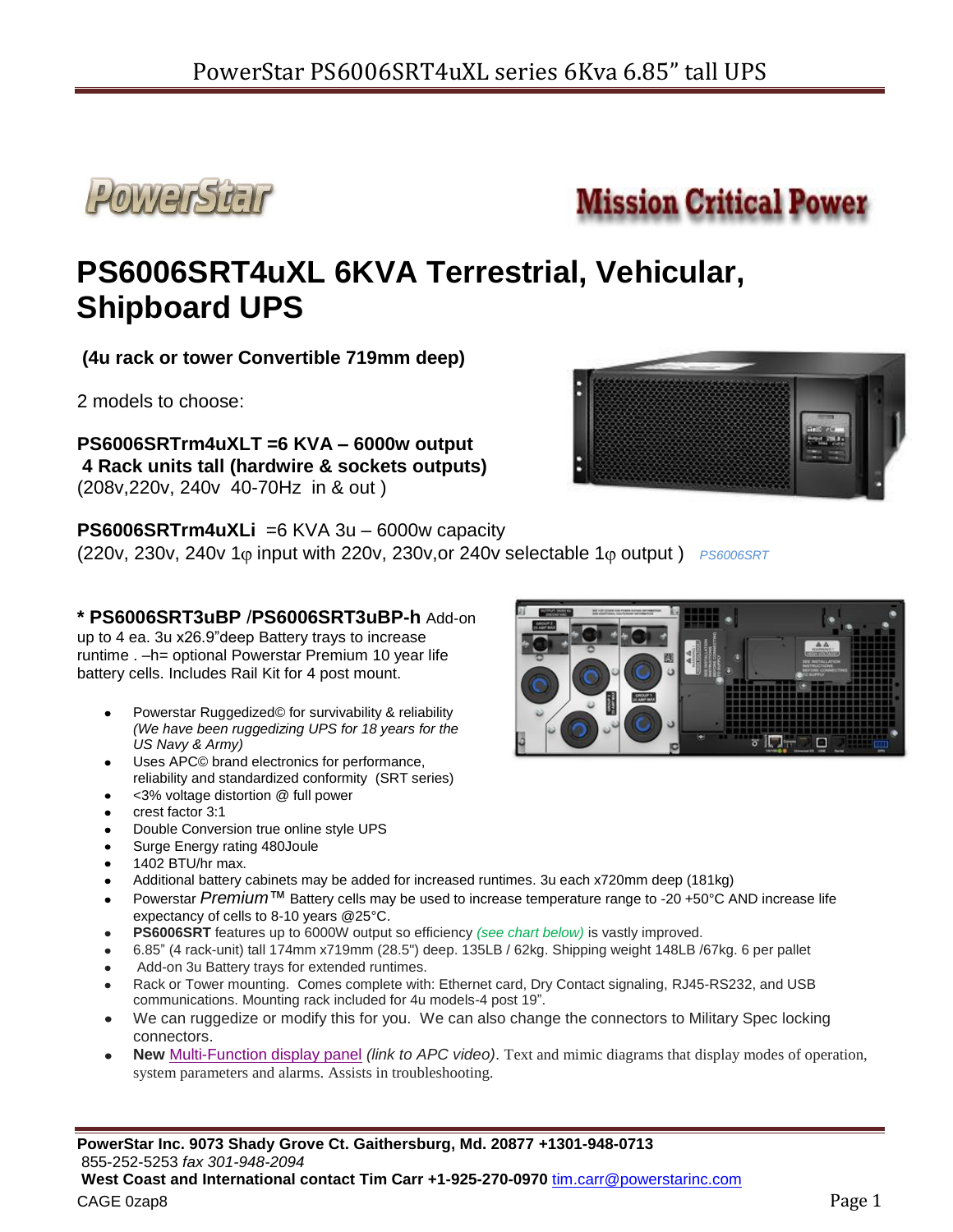- **OUTPUT connections PS6006SRTrm4uXLT** comes standard with (1) hard wire port 2ϕ 3-wire & (2) L6-20r  $\bullet$ & (3) L6-30r outputs. Pure sine output. UPS is always online - there is NO switchover time. Select output voltage from 208V, 220V or 240V.
- **OUTPUT PS6006SRTXLI =(4) IEC-320 C13 & (4) C19** *(tower configuration + BP shown)*
- **Input (XLT)** L6-30p 10 ft power cord. 160 275V range for main operations @208V setting.
- **Input (XLI)** Hard Wire -3 wires (L1,L2,Gnd. 1ϕ ) 160 275V range for main operations @208V setting.
- **Automatic internal bypass** Supplies utility power to the connected loads in the event of a UPS power overload or fault. Bypass can be manually set via front panel command.
- **Battery failure notification** Provides early-warning fault analysis on batteries enabling timely preventive maintenance.
- **Temperature-compensated battery charging** Prolongs battery life by regulating the charge voltage according to battery temperature.
- **Hot-swappable batteries** Ensures clean, uninterrupted power to protected equipment while batteries are being replaced.
- **Premium Battery Upgrade optio**n- Use our Powerstar Premium extended temperature range (-20 $\degree$  to +50 $\degree$ C) and Long Life (10 year @ 25 $\degree$ C) to cut maintenance in half.
- **Frequency and voltage regulation** Gives higher application availability by correcting poor frequency and voltage conditions without using the battery. **Power conditioning -** Protects connected loads from surges, spikes, lightning and other

power disturbances. **Input power factor correction** - Minimizes installation costs by enabling the use of smaller generators and cabling.

**Generator compatible** - Ensures clean, uninterrupted power to protected equipment when generator power is used.

**Portable power source /Cold-start capable** - Provides temporary battery power when the utility power is out or not available.

- Uses **Powerchute ® Software** for reliable operations. Ethernet card included.
- **Emergency Power OFF** contacts. Programmable dry contacts can be signaled with low current signal to shut down UPS (e.g. Fire Alarm signal or Panic button)
- **Conformance** CSA C22.2 No.107.3-05, ENERGY STAR (USA), FCC Part 15 Class A, UL 1778, Powerstar can add MIL-Std 810 for shock and vibration.
- **Option: PS9626** (12ea. 5-20r) or **PS9627**(4ea. L5-20r shown) or
- **PS9628** (Hardwire version) **5KVA** 2u x24"deep 208v /120V **step-down transformer** with outlets 50kg. 26A max per ϕ These SUPPORT ONLY 5000VA max.
- Add-on Battery Tray. Increase your runtime with up to 4 additional 3u battery trays.

### **PS6006SRTrm3uBPXL Battery**

**Cabinet** 192V DC output 1920V\*A/Hr 3U x 26.9"(682mm) deep Net weight 201LB (91KG) ; Shipping weight 233LB, (106KG.) Mounting rail included for mounting in 4 post rack.







**PS6006SRTXLi**





CAGE 0zap8 Page 2